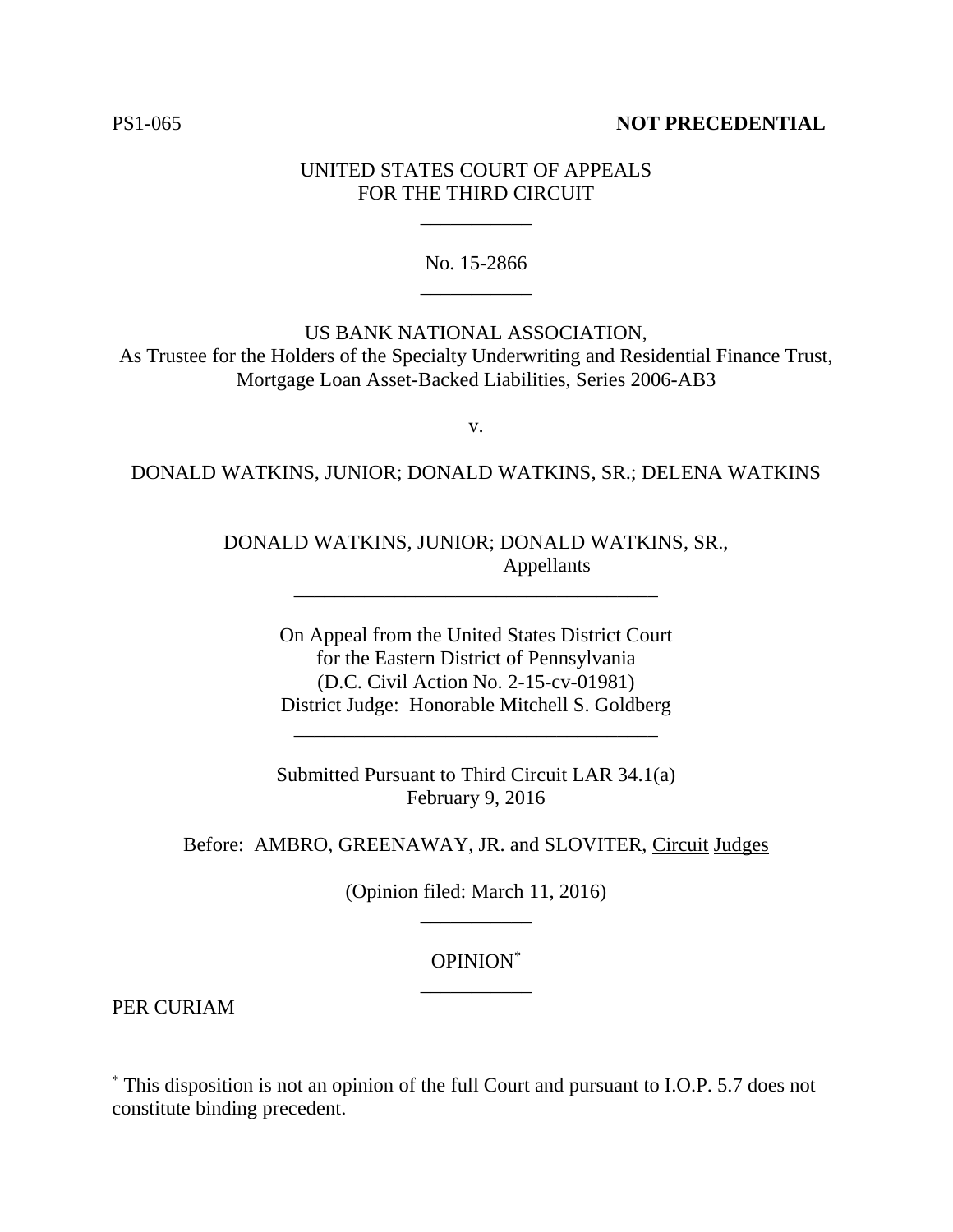Appellant Donald Watkins, Jr., appeals from the District Court's dismissal of his complaint challenging the judgment against him in a state court mortgage foreclosure action. Because Watkins' complaint is barred by the Rooker-Feldman doctrine, we will affirm.

Watkins was a defendant in a mortgage foreclosure action brought in the Court of Common Pleas for Philadelphia County. The court entered default judgment in favor of the plaintiffs after his failure to appear, and Watkins' property proceeded to a sheriff's sale. Following the judgment, Watkins made numerous attempts to stop the sale. He filed a motion to strike the state court's judgment, pursued a TRO against the sale, and sought numerous postponements. Watkins also filed a removal action to the District Court, arguing that the state court failed to enforce "century old state law" in making its decision, and that he was not afforded proper notice, a meaningful opportunity to be heard or a meaningful opportunity to present evidence in the state court proceedings. He also claims that the state court discriminated against him because of his race.

The District Court dismissed the action, reasoning that because Watkins sought a ruling that would override the state court judgment, it lacked jurisdiction under the Rooker-Feldman doctrine. Watkins appealed, arguing that the Rooker-Feldman doctrine does not apply because the underlying state court judgment is void and because the state court proceeding violated his constitutional rights to due process and equal protection.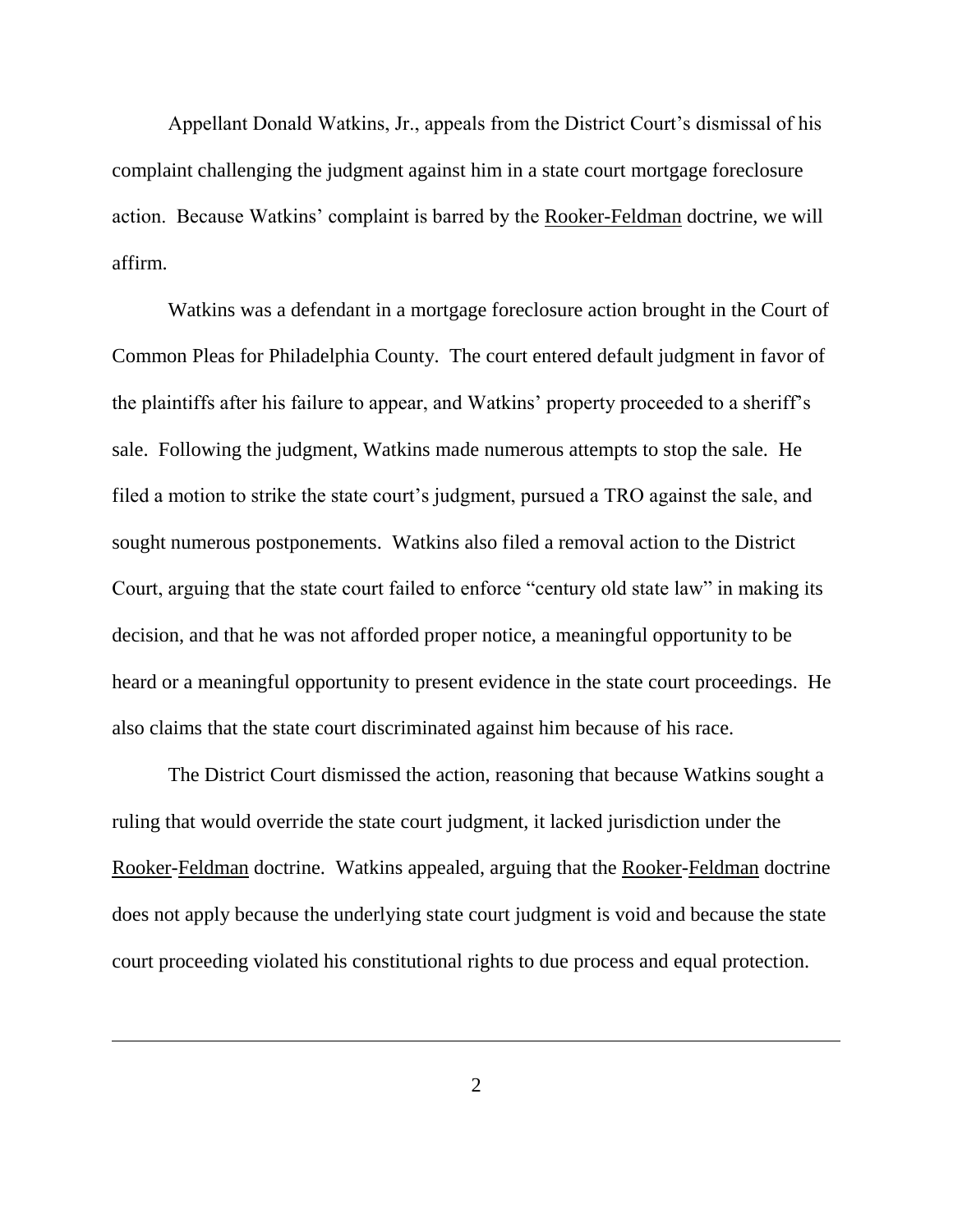We have jurisdiction under 28 U.S.C.  $\S 1291<sup>1</sup>$ . We exercise plenary review over an order granting a motion to dismiss for lack of subject matter jurisdiction. See FOCUS v. Allegheny County Court of Common Pleas, 75 F.3d 834, 840 (3d Cir.1996).

Federal district courts lack subject matter jurisdiction to sit in direct review of state court decisions. See District of Columbia Court of Appeals v. Feldman, 460 U.S. 462, 483 n. 16 (1983); Rooker v. Fidelity Trust Co., 263 U.S. 413 (1923). Under the Rooker-Feldman doctrine, a losing state-court party is "barred from seeking what in substance would be appellate review of the state judgment in a United States district court, based on [a] claim that the state judgment itself violates the loser's federal rights." Johnson v. De Grandy, 512 U.S. 997, 1005–06 (1994). There are four requirements that must be met for the doctrine to apply: " $(1)$  the federal plaintiff lost in state court;  $(2)$  the plaintiff complains of injuries caused by the state-court judgments; (3) those judgments were rendered before the federal suit was filed; and (4) the plaintiff is inviting the district court to review and reject the state judgments." Great W. Mining & Mineral Co. v. Fox Rothschild LLP, 615 F.3d 159, 166 (3d Cir. 2010) (internal quotation marks and citations omitted).

Watkins' suit in the District Court satisfies these four requirements. In bringing a

 $\overline{a}$ 

<sup>&</sup>lt;sup>1</sup> The District Court issued an order dismissing Watkins' action on June 30, 2015. Federal Rule of Appellate Procedure  $4(a)(1)(A)$  dictates that that a notice of appeal must be filed within 30 days after entry of judgment. Because the District Court's order did not satisfy the separate document requirement of Rule 58(a), however, the 30-day period did not begin to run until 150 days after the order was entered on the District Court's docket. Watkins filed a Notice of Appeal on August 3, 2015. His appeal was therefore